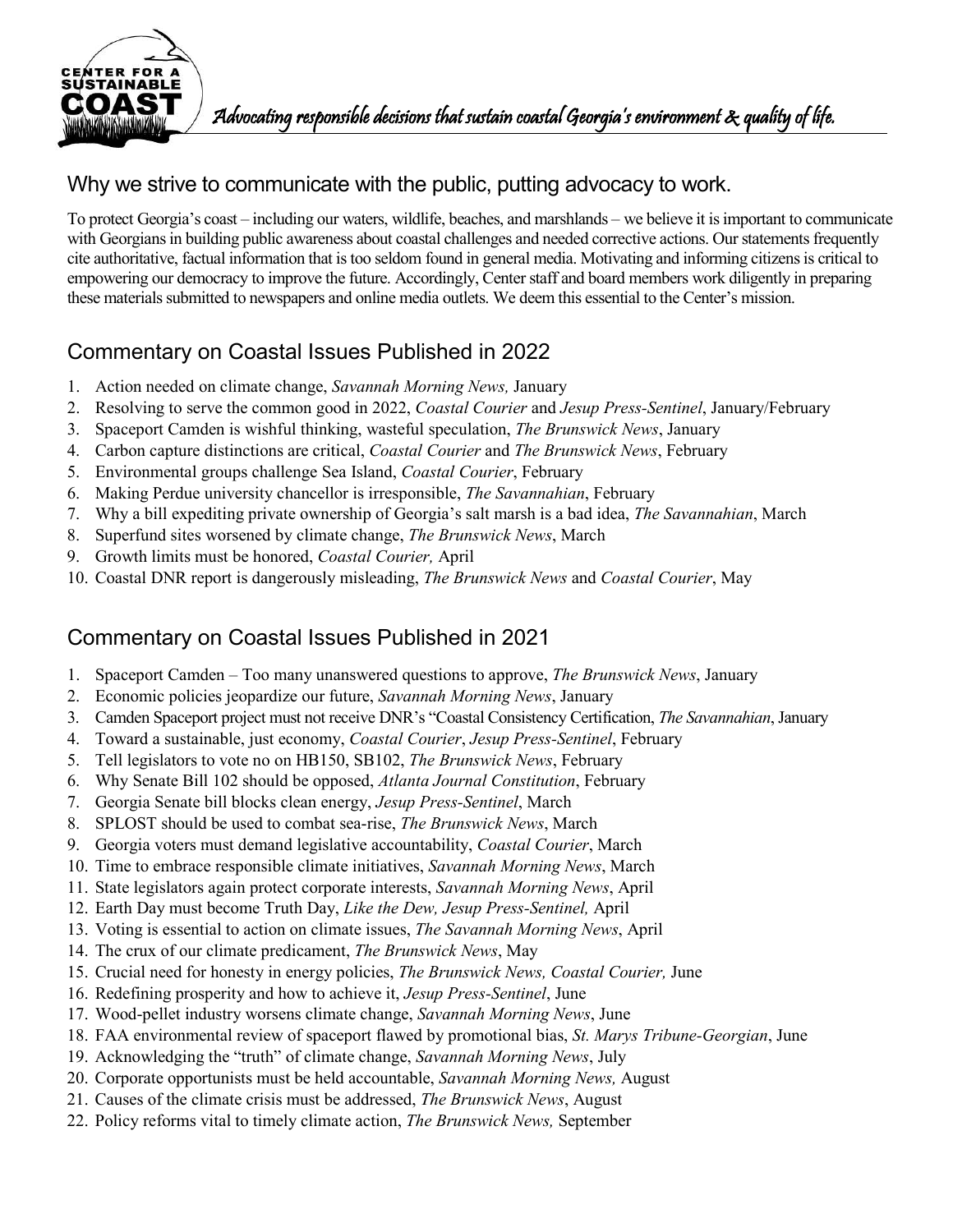

## Commentary on Coastal Issues Published in 2021

- 23. Transforming anxieties into effective political action, *Savannah Morning News,* September
- 24. Public agencies assist in degrading a treasured scenic corridor, *The Islander*, September
- 25. Tail wagging dog on Jekyll master plan, public concern growing, *The Islander*, October
- 26. Jekyll Island Master Plan update must be revised, *Coastal Courier, The Brunswick News*, October
- 27. Jekyll Island park plan update must be revised, *Atlanta Journal Constitution,* October
- 28. Demand Justice, *Coastal Courier*, October
- 29. Addressing climate change an urgent priority, *Savannah Morning News,* November
- 30. Examining a convergence of moral imperatives, *Coastal Courier*, November
- 31. Creating a sustainable economy, *Coastal Courier*, *The Brunswick News*, *Jesup Press-Sentinel*, December

- 1. Coal ash legislation must protect communities, *Savannah Morning News* and *Coastal Courier*, January
- 2. Delusions and downsides of so-called free markets, *Jesup Press Sentinel*, *The Brunswick News*, February
- 3. Disappointed in state rep's op-ed, *Savannah Morning News*, February
- 4. Claims unfounded, democracy impaired, *Savannah Morning News*, February
- 5. Time to speak out against 50 years of pollution, *The Brunswick News* and *Jesup Press Sentinel*, March
- 6. Center challenges oil lobbyist, *Savannah Morning News*, March
- 7. Lessons to be learned from COVID-19, *The Brunswick News*, April
- 8. COVID-19 offers lesson on global crises, *Savannah Morning News*, April
- 9. Business as usual won't work anymore, *Coastal Courier*, April
- 10. Accelerating change threatens our future, *Jesup Press Sentinel*, April
- 11. Beware misuse of language, omission of facts, *Savannah Morning News,* May
- 12. Market failures make government controls necessary, *The Brunswick News,* May
- 13. Hostilities jeopardize our future, *The Augusta Chronicle*, June
- 14. Prejudicial policies, reforms on horizon, *The Brunswick News*, June
- 15. Policies & prejudices: Correcting systemic injustices, *Savannah Morning News*, *Jesup Press-Sentinel*, June
- 16. Freedom from what?, *Savannah Morning News, Brunswick News, Coastal Courier, Jesup Press Sentinel*, July
- 17. A crucial time for comprehensive reforms, *Savannah Morning News, Brunswick News, Coastal Courier,* August
- 18. Climate is still a priority, *Connect Savannah, Coastal Courier, Like the Dew,* September
- 19. Partial offshore drilling moratorium is a misleading distraction, *The Brunswick News*, *Jesup Press Sentinel,* September
- 20. The vital importance of truth, *The Brunswick News*, *Coastal Courier, Savannah Morning News,* October
- 21. Circumstances justify bold energy reforms, *The Brunswick News*, October
- 22. A call to action for the challenge ahead, *The Brunswick News*, *Coastal Courier*, November
- 23. Reflections on America's future, *Like the Dew*, December
- 24. Creating a 'new normal' in the post-COVID future, *The Brunswick News,* December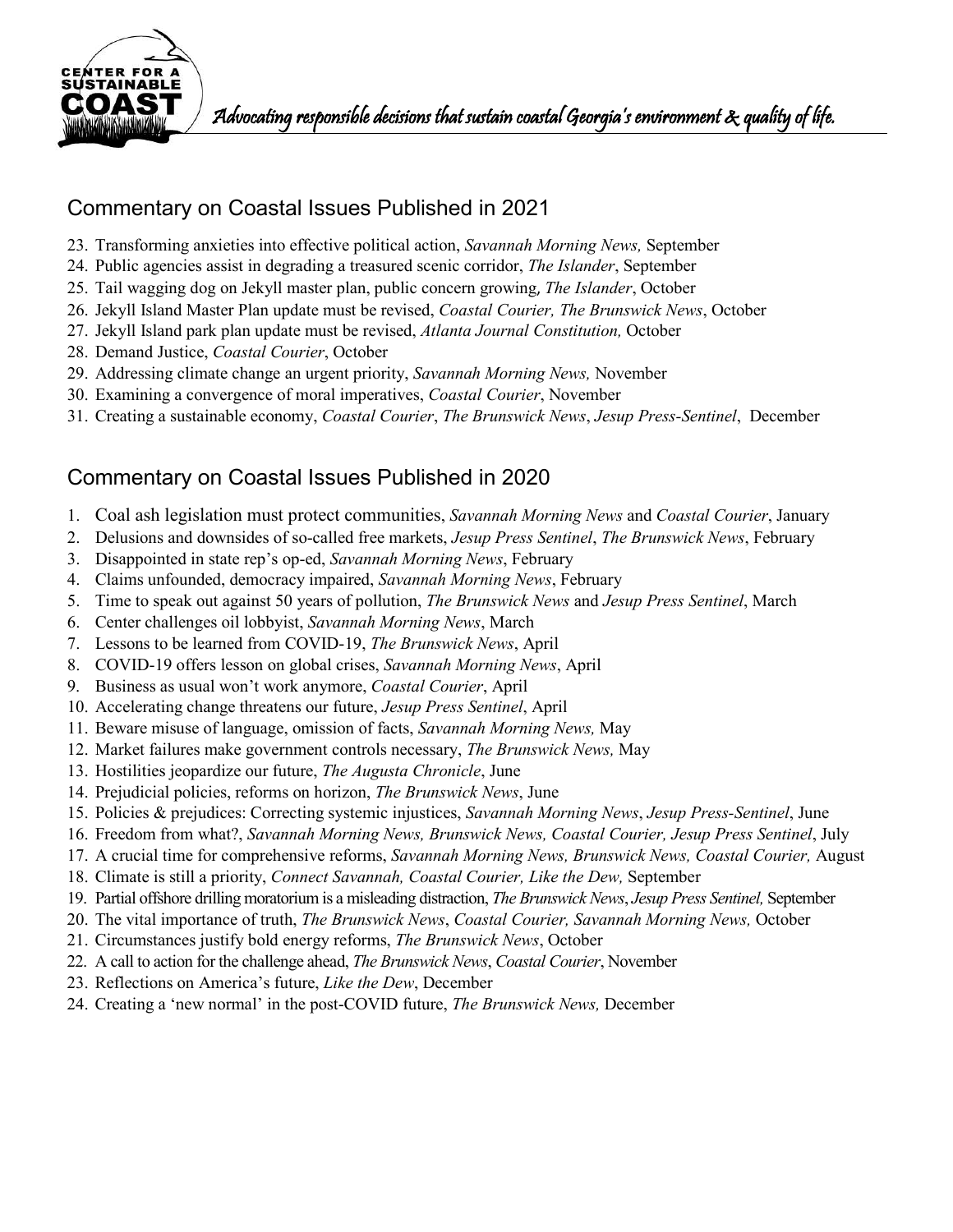

 $\mathbf{C}$   $\mathbf{A}$   $\mathbf{S}$   $\mathbf{T}$  ) advocating responsible decisions that sustain coastal Georgia's environment  $\mathbf{x}$  quality of life.

- 1. Clarifying the cause of rising sea-level, *Savannah Morning News*, January
- 2. Don't dismantle U.S. water safeguards, *Coastal Courier*, January
- 3. We keep ignoring science and the environment pays the price, *Florida Times-Union*, January
- 4. Misconceived policies harm national interest, *Augusta Chronicle*, February
- 5. House Bill would protect Georgia's coast, *Savannah Morning News*, February
- 6. Green energy goals and biomass, *Coastal Courier,* February
- 7. Rep. Carter opposes offshore drilling but still favors fossil-fuels, *Savannah Morning New,* March
- 8. Beware the politics of stealth, *Coastal Courier* and *The Brunswick News*, March
- 9. Proposed legislation weakens vital shorefront protections, *Savannah Morning News* and *Coastal* Courier, March
- 10. Inept opportunism harms national interest, *Connect Savannah*, April
- 11. Georgians deserve better on shoreline protections, *Savannah Morning News*, April
- 12. Green New Deal justifiably omits nuclear power, *Coastal Courier, Augusta Chronicle, Savannah Morning News,*  and *Florida Times-Union*, April
- 13. Prevention of climate-change damage is subverted by calculated misinformation, *Like the Dew,* April
- 14. Move to clean energy before it's too late, *Savannah Morning News*, May
- 15. [Sensors can only inform, not impact decisions,](https://www.savannahnow.com/opinion/20190521/letters-to-editor-tuesday-sensors-can-only-inform-not-impact-decisions) *Savannah Morning News*, May
- 16. Report underscores threats the world is facing, *The Brunswick News*, May
- 17. Extinctions predict dire future: Reforms urgently needed, *Coastal Courier*, May
- 18. Corporations put profits before other concerns, *The Brunswick News*, June
- 19. Abandoning Science Has Costly Consequences for Americans, *Like the Dew* and *Connect Savannah*, June
- 20. Collaborating to reduce greenhouse gases in Savannah, *Savannah Morning News*, June
- 21. Politician, Heal Thyself, *Coastal Courier, July*
- 22. Congressman's performance casts grave doubts, *Connect Savannah,* July
- 23. Climate change threatens water quality, economy, *The Brunswick News*, August
- 24. Reconsidering federal flood insurance subsidies, *Coastal Courier* and *Connect Savannah*, August
- 25. Facts are stubborn things, essential to our survival, *The Brunswick News*, August
- 26. Responsible remedies for dire global limitations urgently needed, *Jesup Press Sentinel* and *Coastal Courier,* August
- 27. Distinctions are Devious, *Augusta Chronicle, Florida Times-Union,* and *Coastal Courier*, September
- 28. The Tragedy of Willful Negligence, *The Brunswick News*, September
- 29. Political interests distorting terminology, *Savannah Morning News*, September
- 30. Propaganda, politics, and the tragedy of profitable disinformation, *Like the Dew*, September
- 31. Disheartened by energy industry propaganda, *Savannah Morning News*, September
- 32. Rallying locals for the Global Climate Strike, *Savannah Morning News*, September
- 33. Credit for Rep. Carter is misinformed, misleading, *The Brunswick News*, September
- 34. Clean energy subsidies are cut as big oil bailouts continue, *Florida Times-Union* & *Jesup Press Sentinel*, September
- 35. Unite behind the science, *Coastal Courier*, October 2019, *Jesup Press-Sentinel*, November 2019, and *Savannah Morning News, December*
- 36. Zoning overhaul must address rising sea levels, *The Brunswick News*, October
- 37. Rebuke, do not praise Representative Carter, *Coastal Courier*, October
- 38. Troubled by cuts to clean energy subsidies, *Savannah Morning News*, October
- 39. Climate-change column is deceptive, deeply flawed, *Florida Times-Union*, October
- 40. Big Oil keeps getting government handouts, *Coastal Courier*, November
- 41. Administration ignores climate damages, *Savannah Morning News*, November
- 42. Sustaining the future of coastal Georgia is essential, *The Brunswick News*, November
- 43. Coastal areas of Florida & Georgia are threatened by climate change, *Florida Times Union*, December
- 44. Reconsidering reality in a period of rapid change, *Savannah Morning News, Coastal Courier*, December